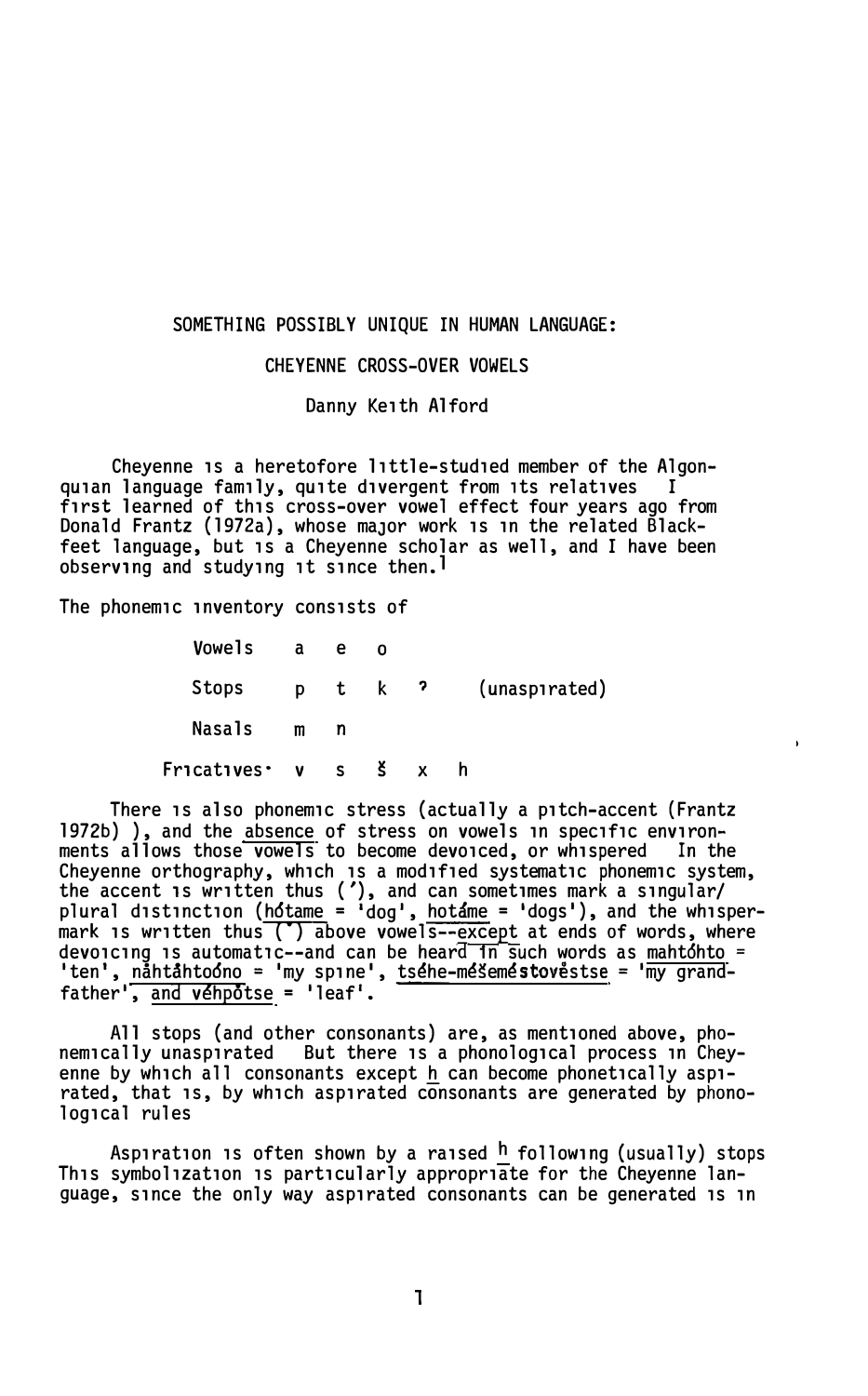the concatenation of an unstressed, simple syllable with a second syllable beginning with h

| /po/ + /ho/ $\rightarrow$ /poho/ $\rightarrow$ poho [p <sup>h</sup> o]                                       |  |                                                                                                           |
|--------------------------------------------------------------------------------------------------------------|--|-----------------------------------------------------------------------------------------------------------|
| /ta/ + /ha/ $\rightarrow$ /taha/ $\rightarrow$ taha [t <sup>h</sup> a]                                       |  |                                                                                                           |
|                                                                                                              |  | /ke/ + /he/ $\rightarrow$ /kehe/ $\rightarrow$ kehe [k <sup>yh</sup> e] <sup>2</sup>                      |
| / <sup>2</sup> o/ + /ho/ $\rightarrow$ / <sup>2</sup> oho/ $\rightarrow$ <sup>2</sup> oho [ <sup>2h</sup> o] |  |                                                                                                           |
|                                                                                                              |  | /na/ + /ha/ $\rightarrow$ /naha/ $\rightarrow$ nåha [n <sup>h</sup> a] or [N <sup>h</sup> a] <sup>3</sup> |
| $/xe/ + /he/$ $\rightarrow$ $/xehe/$ $\rightarrow$ $xehe [x^he]$                                             |  |                                                                                                           |

There are some extremely complicated devoicing rules which enter into the picture here (assuming that the syllables at far left above are in antepenultimate or pre-antepenultimate positions within 'words'), the maJor consequence being that the (unstressed) vowels of the left syllables become devoiced according to the so-called CVF rule 4

The way the words are orthographically spelled in Cheyenne gives an extremely accurate 'feel' of the Chevenne pronunciation--and although you do not have a full mora of whispered sound before the h, there is a longer "aspiration time" noticeable than with English  $\frac{11}{9}$ rated stops paha, toho, kaha, sehe, xaha, ?oho Even following fricatives, the  $\alpha$ dditional h is phonetically apparent as aspiration

<sup>I</sup>have so far given only examples in which the internal (or whispered) and external (or voiced) vowels are identical are not? We discover an amazing array of cross-over vowels (which metathesize with hand become revoiced after being devoiced), and some semi-vowel types that are found nowhere else in the grammar

The Cheyenne word for 'bear', nahkohe [nah-koh], with the addition of the regular -o?o pluralizer, becomes nahkoheo?o, with a kohe  $[k^h \circ Y]$  complex syllable, the o crosses over the h, and the e becomes a semi-vowel

The Cheyenne word for 'cottontail rabbit' (meaning "yellow feet") is <u>he6ve-se?tahe</u> [he<sup>y</sup>6WE-se?tah], with the same -o?o pluralizer we get<br>he6ve-se?taheo?o, with a [t<sup>h</sup>a<sup>y</sup>] syllable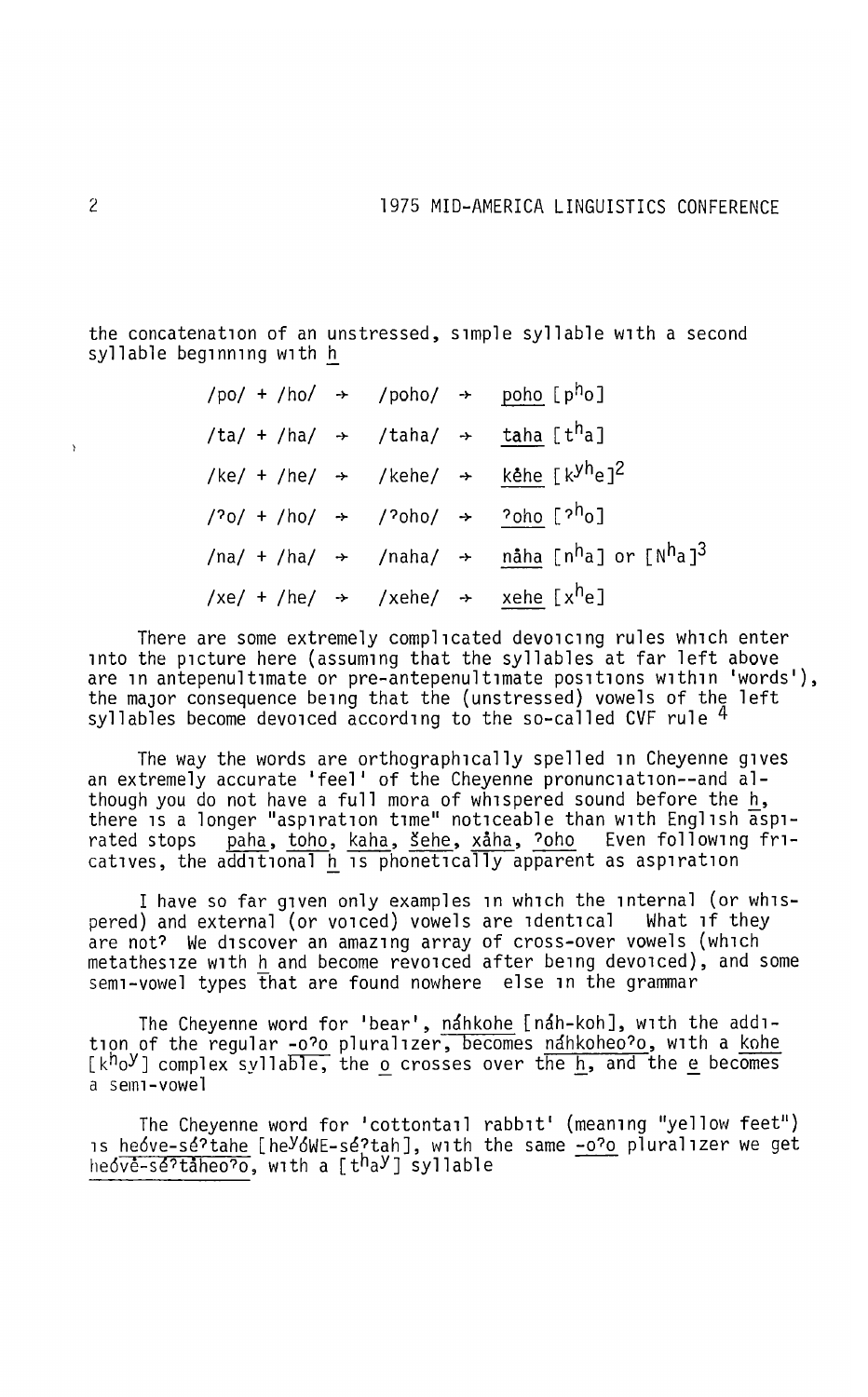Occupiers of land are manaho [manah], occupied land, with appropriate vowel change of <u>o</u> to adjectival-e, then has the form manufable-ho<sup>2</sup>e,<br>with the first part pronounced as  $[\text{man}^h\bar{a}e^2]^4$ . The medial nasal has<br>been described by some as a voiceless nasal, but actually becomes

Notice the word for 'hawk' aénohe [aénoh], and its plural aenoheo?o [n<sup>h</sup>o<sup>y</sup>], note especially the two full beats of the initial ae sequence, which contrasts with the [ae] cited above.

And to show an aspirated velar fricative, é-hesó?xe means 'it is slick, slippery' When an old form of 'ice' is added so that we have the meaning 'it is icy', we get  $\acute{e}$ -heso?x $\acute{e}$ -ha?omonta with  $[xyh_0]$  Also, listen to the aspiration following the esh in the middle of 'match' tšėhéšėhaseo?o [šyha].

So. whenever we have, in certain positions within the word, the sequence of non-h consonant/ unstressed vowel/ -h-/ vowel, we get an aspirated consonant. If in addition the two vowels are dissimilar. e will always become a semi-vowel in either position, and a and o will always be cross-over vowels In chart form

| påhe [p <sup>h</sup> a <sup>e</sup> ] | pohe [p <sup>h</sup> o <sup>e</sup> ]             | pôha [p <sup>h</sup> o <sup>a</sup> ] | 5 |                                      |
|---------------------------------------|---------------------------------------------------|---------------------------------------|---|--------------------------------------|
| tåhe [thae]                           | tohe [thoe]                                       | tôha [t <sup>h</sup> o <sup>a</sup> ] |   | tsèha [tsha]6                        |
| kåhe [khae]                           | kohe [khoe]                                       | koha [k <sup>h</sup> o <sup>a</sup> ] |   | keha [k <sup>yh</sup> a]             |
| <sup>2</sup> ahe [2hae]               | <sup>2</sup> ohe [ <sup>2h</sup> o <sup>e</sup> ] | ?ona [? <sup>h</sup> oª]              |   | <sup>2</sup> eha [ <sup>2yh</sup> a] |
| måhe [mʰaº]                           | mone [mhoe]                                       | moha [m <sup>h</sup> o <sup>a</sup> ] |   |                                      |
| våhe [W <sup>h</sup> a <sup>e</sup> ] | vohe [Whoe]                                       |                                       |   |                                      |
| xahe [xhae]                           | xohe [xhoe]                                       | xôha [x <sup>h</sup> o <sup>a</sup> ] |   | xeha [x <sup>yh</sup> a]             |

I have not listed all possible combinations, but other than the Caho form, there are no other surprises, the items given above are representative of all initial consonants (except h, naturally)

In all the above cases, then, although it looks like the middle vowel is whispered, in each case of a or o whispered vowel, that vowel CROSSES-OVER the h, leaving an aspirated consonant in its wake,<br>RE-VOICES, and CAUSES THE FOLLOWING VOWEL TO BECOME A SEMI-SEGMENT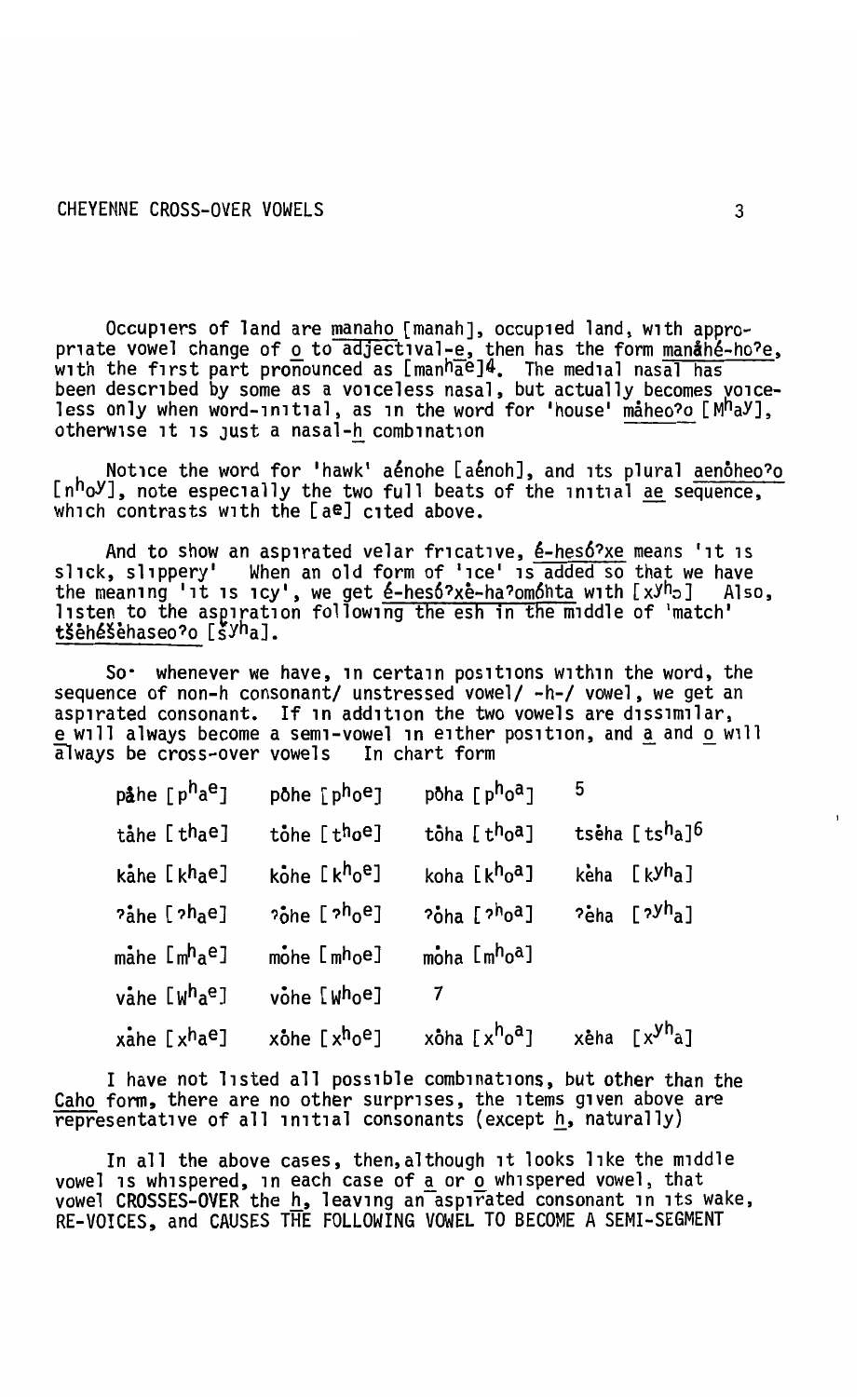That the second vowel is indeed only a half-mora long is evident from hearing the last part of 'owls<sup>i</sup> <u>méstaaéo?o</u> [-aeo-] in contrast with 'house' máheo?o [-aYo-], or from hearing the two-beat [-oa-] sequence in the old pronunciation of 'buffalo' hotoa?a in contrast with the  $[-o^a-]$  of 'rock' ho?ohanáa?e

The only combination not yet covered is the Caho in this situation, a regular vowel assimilation rule changes the a into an open-o<br>[p]--and also tends to lower the o in that direction as well This  $[5]$ --and also tends to lower the o in that direction as well gives complex syllables such as paho [ph^p], maho [mh^p^], and taho  $[th<sub>o</sub>]<sup>th</sup>$  The a still crosses over, and the second vowel  $o$  still becaomes a semi-segment

Therefore, in terms of Cheyenne phonology, a CROSS-OVER VOWEL is defined as the former of two dissimilar non-front vowels in an unstressed and devoicing CVhV environment (where C  $\neq$  h)--which vowel, instead of becoming merely devoiced as usual

- a) is fully voiced
- b) following the h-aspiration sound,
- c) forcing the second vowel to become a half-mora semi-segment within the resultant diphthong

## POST-CONFERENCE POSTSCRIPT

Certain comments and discussions right after and since the presentation of this paper have caused me to re-think my interpretation of the above data <sup>I</sup> i think it will be more honest--as well as per-<br>haps more instructive--to add a substantial postscript instead of totally revising this paper

Vicki Fromkin, immediately following presentation, gently challenged me as to why my interpretation viewed the vowels as crossing over rather than the h crossing over At the time, I could not defend  $mv$  position, at this time, I can defend it even less

After all, h-movement (or "h-hop", thanks to Wayne Leman) is a phenomenon attested in other languages, and while that indeed does not rule out a priori the "cross-over vowels" I have discussed here, I believe I can show here some data and formulations which will tend to confirm h-hop

First, some diachronic information although there is *a* distinct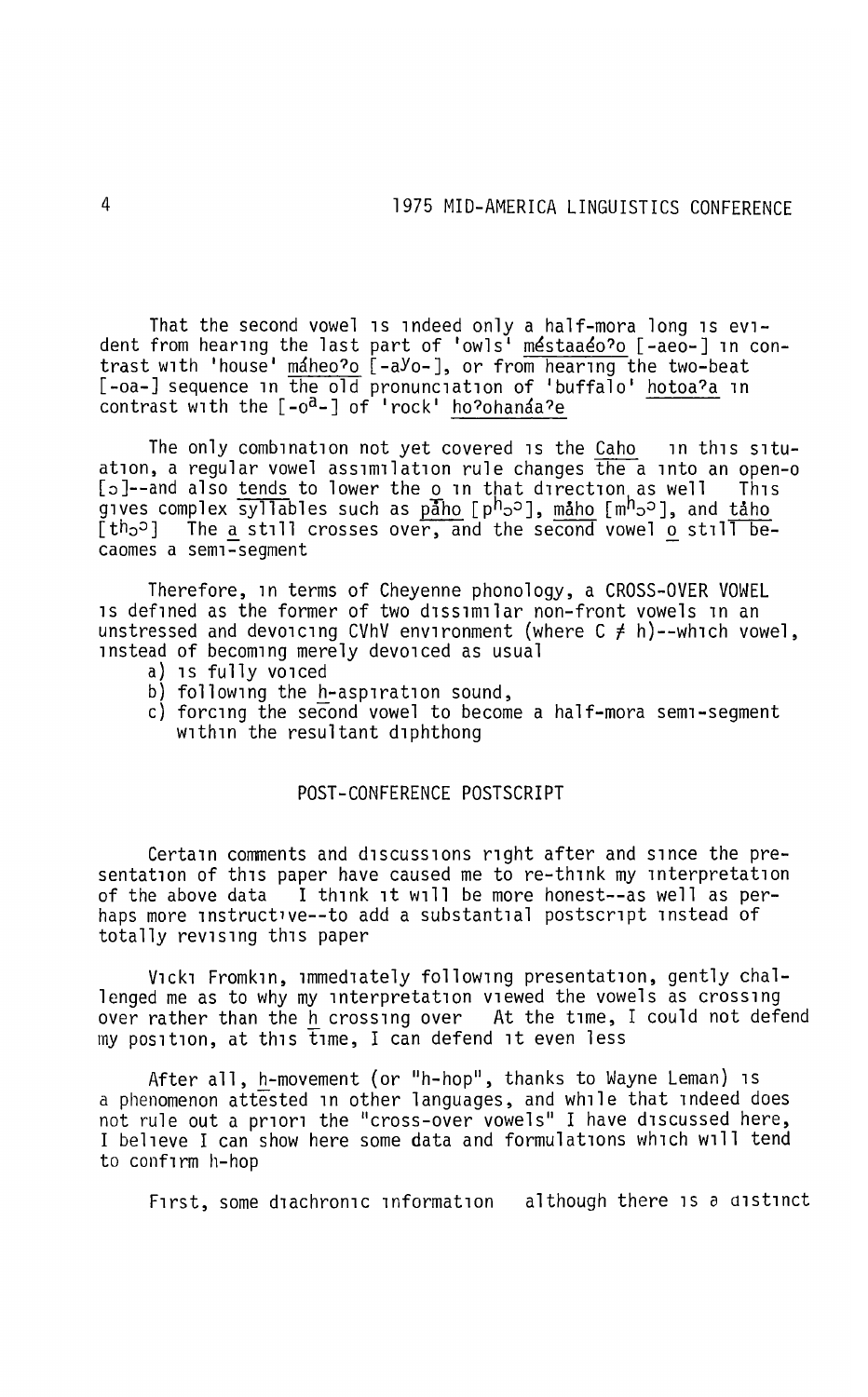paucity of Algonquian reconstructions for Cheyenne words containing this phenomenon, I will discuss the only three I have

a) "shoe" mo?(k)~han+notse \* m a xk e s i n a l i I l *V* I I I ~ I m o ? e h a n o ts e

In this example, all straight-line correspondences are completely regular changes from PA into Cheyenne, but the two middle vowels, the ones most crucial for cross-over effect, are disput- able according to regular Cheyenne sound changes I have alternate reconstructions, possibly involving metathesis, which will work better for Cheyenne--but the point is, the crucial vowels as reconstructed do not help us out Note that in this instance the h is from an intervocalic  $*_s$ , and in between the disputed V's

|  | b) "rock, stone" ho?ôhanáa?e   from  *a ?s e ny a - |                                                                                                                                                                                                                                                                                                                                                                               |  |  |  |
|--|-----------------------------------------------------|-------------------------------------------------------------------------------------------------------------------------------------------------------------------------------------------------------------------------------------------------------------------------------------------------------------------------------------------------------------------------------|--|--|--|
|  |                                                     | $\begin{array}{c} \n\begin{array}{ccc} \n\begin{array}{ccc} \n\end{array} & \n\begin{array}{ccc} \n\end{array} & \n\begin{array}{ccc} \n\end{array} & \n\begin{array}{ccc} \n\end{array} & \n\begin{array}{ccc} \n\end{array} & \n\begin{array}{ccc} \n\end{array} & \n\end{array} & \n\begin{array}{ccc} \n\end{array} & \n\begin{array}{ccc} \n\end{array} & \n\end{array}$ |  |  |  |

According to the regular sound changes for Cheyenne, there is<br>no room for the yowel which orthographically separates glottal from h, phonetically, however, the o assumes more importance and dominates articulation (after, as described in this paper, it crosses, revoices, and turns following vowel into semi-) \*?s always becomes straight ?h, save in this exception And note that ?h is indeed the phonetic cluster expressed (which corresponds with Algonquian information), even though orthographically -?oh-But enough information has been given to show that complex syllables which lead to the cross-over phenomenon--by combinations of certain simple syllables--are the rule rather than exception

c) "net"  $ono?o'heo?o$  from  $* a ? a p y a$ \* a ? I a p y a<br>| | | |<br>| 0 n o ?h o | (?)

¢ Three main ways of deriving Cheyenne ?h are from PA \*?s, \*?l, and \*?e, two are represented here Now although the pedigree of this vowel is quite honorable, as opposed to the example Just above, we still have a problem of getting it orthographically in between the glottal and  $h$  Perhaps I should tolerate these inconsistencies in the writing system Just as they derive from PA, but the CVhV form is more regular for the rest of the language A problem to be noted here is indeterminancy with the final  $\dot{x}$ -ya

 $\mathbf{r}$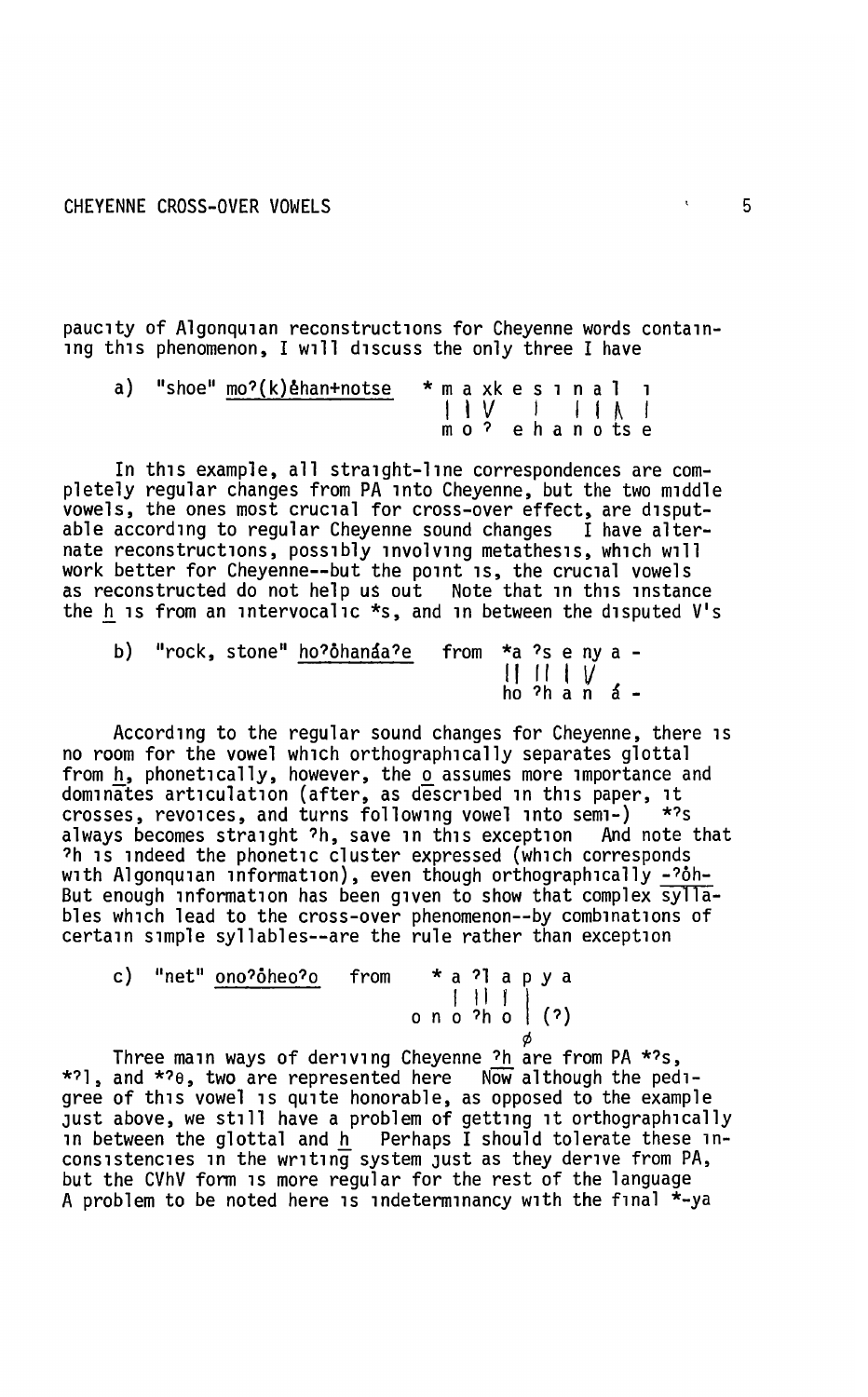does the \*y become  $[+sy1]$  as e (if so, this is the only example of such), or do \*ya together become e (have one other example)? I cannot solve this problem without more data--such as what the full PA plural word-shape looks like Nonetheless, we have another example which tends us toward h-movement--if, indeed, there is any movement at all in these, my only PA cognates for this phenomenon

Wayne Leman (personal communication) has attempted a sequence<br>of rules which might lead to the desired outcome With his per-<br>mission, I present below my own reformulation of his rules, and extend my thanks and appreciation to him for getting me thinking on these lines

The information presented in this paper can be accounted for by three rules (as well as various phonetic readJustments and the late devoicing rules--shown as #4 below)

 $#1 -- "h-hop"$  $C$   $\begin{bmatrix} V \\ -front \\ -stress \end{bmatrix}$  h v [ ] 3 2 3 4 5 COND

(This rule will hop the <u>h</u> to the left over <u>a</u> or <u>o</u>, but will leave  ${\rm e}$  to become a semi-vowe $\overline{\ }$  in #1A below, The end $\overline{\ }$ element, 5, is needed to prevent this process from happening phrase-final The second vowel automatically becomes a semi-vowel after the hop This rule could logically preceae the devoicing rules, so that there is no need for de-voicing and then re-voicing vowels )

| #1A--"e-raising" C $\begin{bmatrix} V \\ + \text{front} \end{bmatrix}$ h V [ ] 1 $\begin{bmatrix} 2 \\ -syl \end{bmatrix}$ 3 4 5 |  |  |  |                                                                     |  |  |  |  |  |
|----------------------------------------------------------------------------------------------------------------------------------|--|--|--|---------------------------------------------------------------------|--|--|--|--|--|
| #2--"pal-rul" a k→ k <sup>y</sup> / e                                                                                            |  |  |  |                                                                     |  |  |  |  |  |
|                                                                                                                                  |  |  |  | b $h \rightarrow h^y / e$ V, where $V \neq e$                       |  |  |  |  |  |
|                                                                                                                                  |  |  |  | c $\frac{e}{4}$ $\rightarrow$ $\frac{y}{y}$ / V V, where V $\neq$ e |  |  |  |  |  |

(The first two of these sub-rules are necessary for the grammar anyway, only the last being specific to the crossed-over vowel phenomenon The output of sub-rule-b is often represted as a voiceless Y Sub-rule-c then turns the e-semivowel into a *Y* when surrounded by non-front vowels )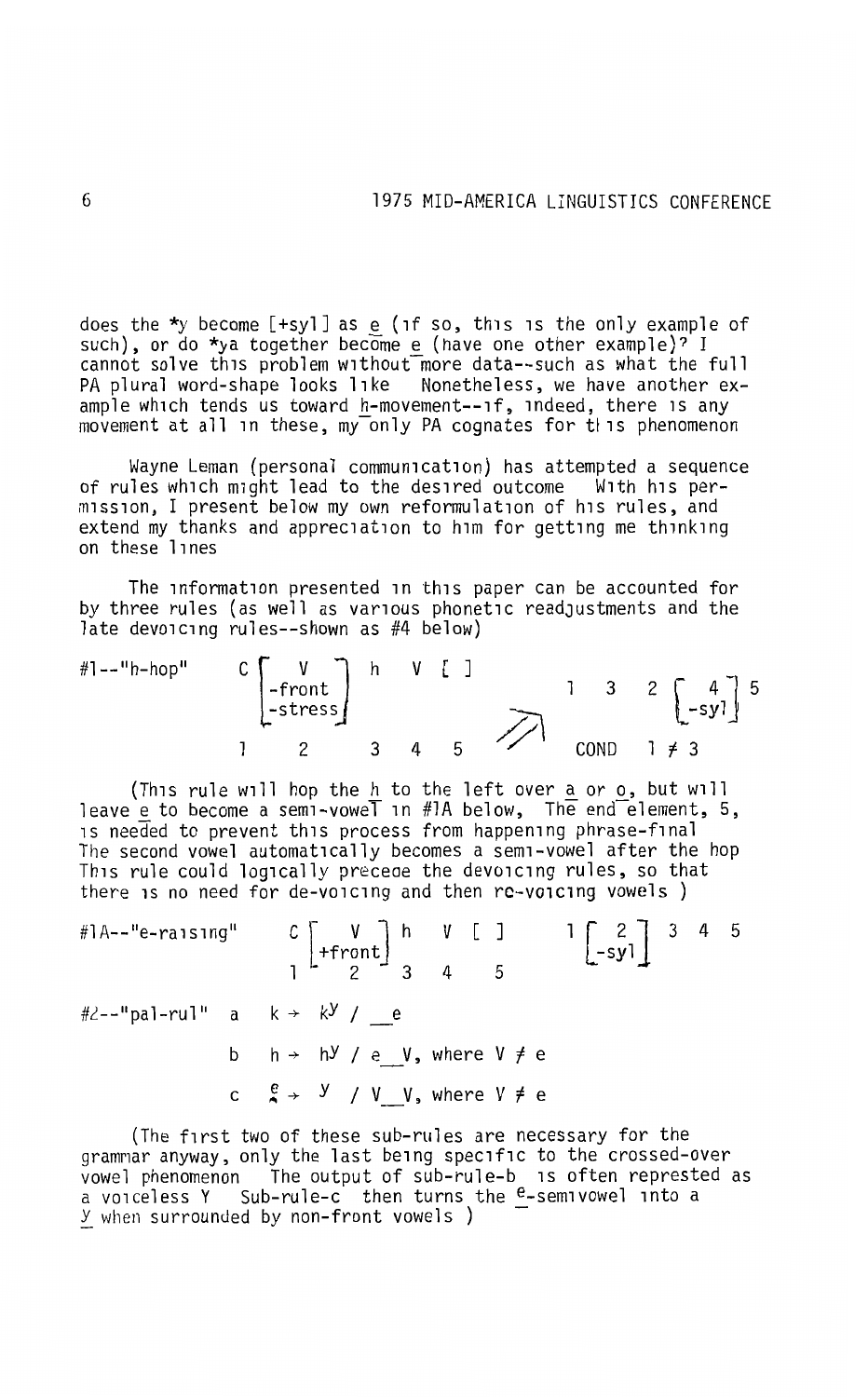#3-"semi-vowel reduction"

 $\overline{\phantom{a}}$ 



(This accomplishes two things at once (a) it gets rid of such phonetically disprovable sequences as  $\underline{e}^E$ ,  $\underline{a}^a$ , and  $\underline{0}^0$ , and (b) when y-semivowels are created from various sources and appear next to each other, the second one drops)

#4--"devoicing rules" I can accept this as a logical place to have these rules, my research shows de-voicing as very surfacey, late rules anyway They are much too complex to enter into this<br>discussion (see forthcoming article, "Devoicing in Cheyenne"), but their effects will be shown in Figure 1

Considering the fact that I could show no phonological mechanism for my original interpretation, considering the fact that my original interpretation had the vowel devoicing and then re-voicing, and considering the fact that the only other interpretation and mechanism I have heretofore seen (Frantz 1972a) seems transformingly mystical to me--I must now join my critics in endorsing (for various reasons) the h-movement versus the vowel-movement Accordingly, I hereby re-christen this paper by the new title, "CHEYENNE CROSSED-OVER VOWELS".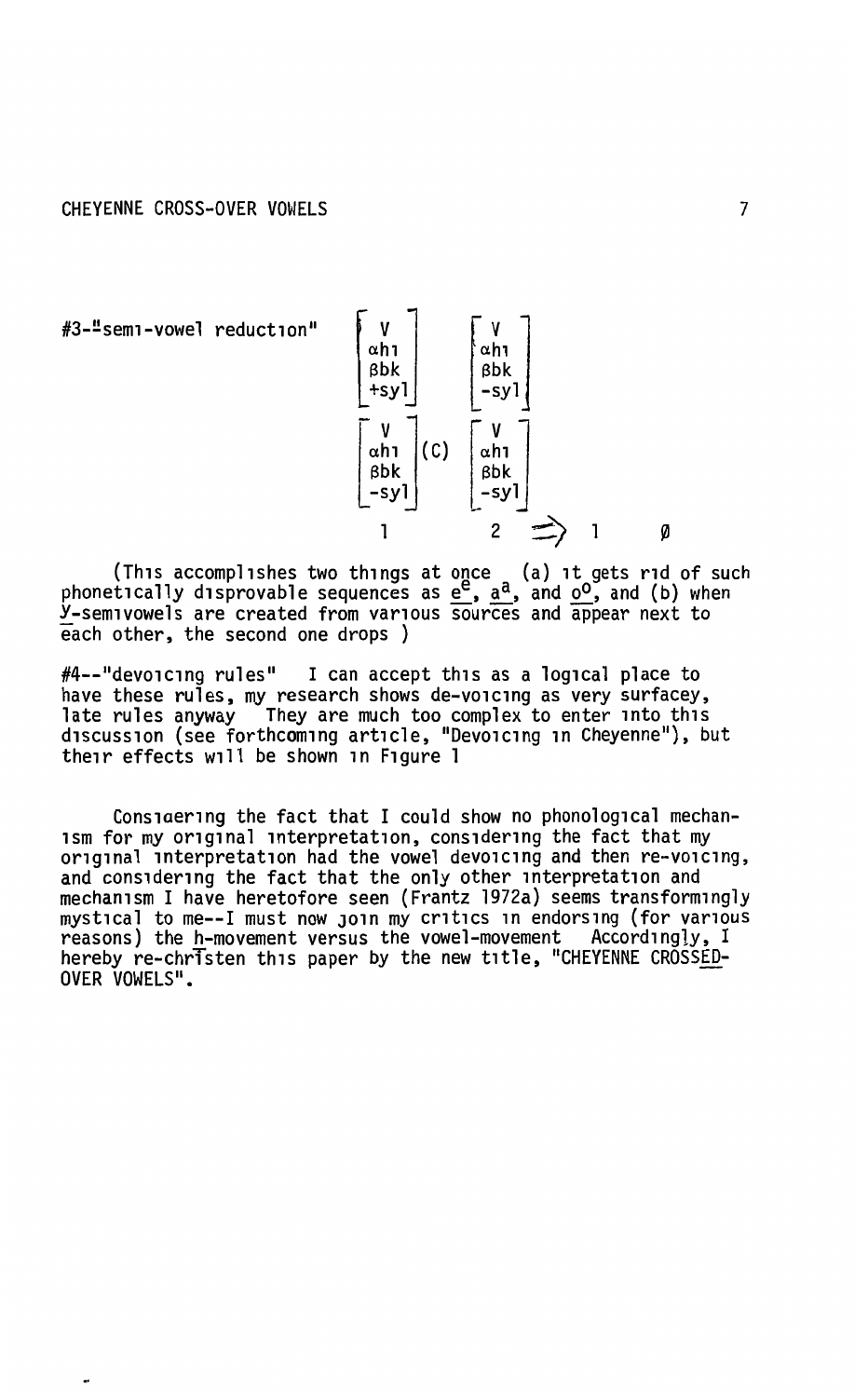|                               | 'coyote'              | 'shoes'                     | 'house'                          | 'nest'                 | 'stone'                  |
|-------------------------------|-----------------------|-----------------------------|----------------------------------|------------------------|--------------------------|
| phonemic shape                | /o?konome/            | /mo?kehanote/               | /maheo?o/                        | /vohe?so/              | /ho?ohánaa?e/            |
| phonetic read,                | o'kohome              | mo?kehanotse                | maheo?o                          | wohe?so                | ho?ohánaa?e              |
| $#1 - -"h - hop"$             | o?kho <sup>O</sup> me | mo?kehanotse                | mha <sup>e</sup> o?o             | who <sup>e</sup> ?so   | ho?ho <sup>a</sup> náa?e |
| $\#$ l $A$ --"e-raise"        |                       | mo?kYhanotse                |                                  |                        |                          |
| $#2 -- "pal - ru]$            |                       | mo?kyhyanotse2              | mhayo?o                          |                        |                          |
| #3--"reduction"               | o?khome               | mo?k <sup>y</sup> hanotse   |                                  |                        |                          |
| $#4--"devo1c1nq"$             | o?khomE               | mo?k <sup>y</sup> hanOtsE   | Mha <sup>y</sup> o <sup>20</sup> | Whoe?s0                | ho?hoªnáa?E              |
| secondary stress<br>placement | [o?khomE]             | [mǒʔk <sup>y</sup> hânOtsE] | [MhǎYô?O]                        | [Whô <sup>e</sup> ?sO] | [hǒ?hoªnáâ?E]            |

 $1$ Given the historical discussion in the Postscript of this word, we can alternatively give a phonological shape here of /ho?hoanaa?e/, in which case it would have to be allowed into the second (semivowel-creation) change in Rule  $#1$ , or the two processes of h-hop and semivowel-creation will have to be split into two rules

 $2$ We can assume here that either this rule "peeks" transderivationally, or it is ordered before the h-hop, but I decided to do it anyway to show possible effects of rules #3-4

 $\overline{a}$